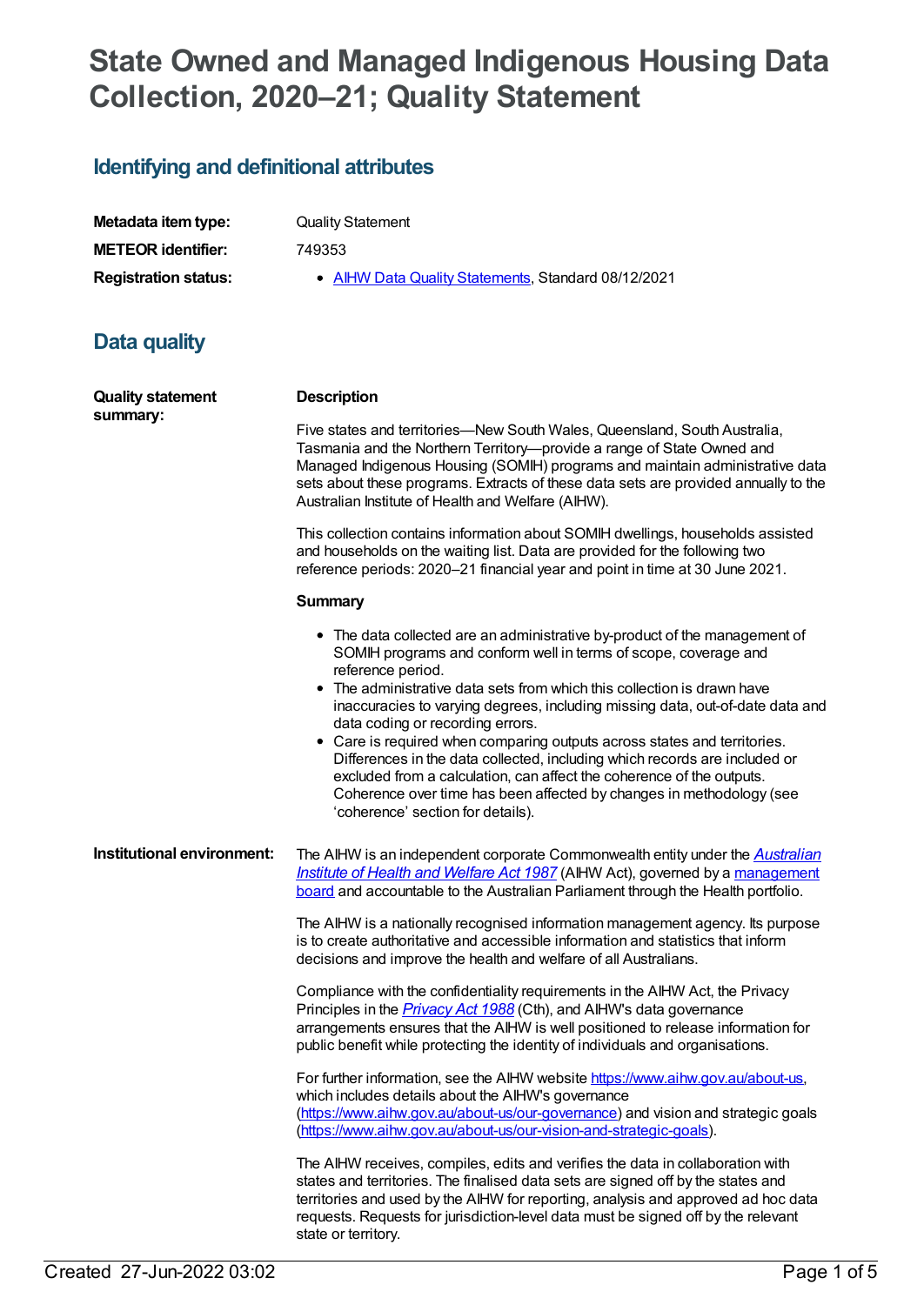| <b>Timeliness:</b>    | The reference period for the SOMIH collection is based on the financial year<br>(ending 30 June). The specific reference period for these data is 2020-21.                                                                                                                                                                                                                                                                                                                                                                                                                                                                                                                                                                                                                                                                                                                                                                                                                                                                                                                                                                                                                                                                                                                                                                                                                                                                                                                                                                                                                                                                                                                                                                                    |
|-----------------------|-----------------------------------------------------------------------------------------------------------------------------------------------------------------------------------------------------------------------------------------------------------------------------------------------------------------------------------------------------------------------------------------------------------------------------------------------------------------------------------------------------------------------------------------------------------------------------------------------------------------------------------------------------------------------------------------------------------------------------------------------------------------------------------------------------------------------------------------------------------------------------------------------------------------------------------------------------------------------------------------------------------------------------------------------------------------------------------------------------------------------------------------------------------------------------------------------------------------------------------------------------------------------------------------------------------------------------------------------------------------------------------------------------------------------------------------------------------------------------------------------------------------------------------------------------------------------------------------------------------------------------------------------------------------------------------------------------------------------------------------------|
| <b>Accessibility:</b> | Analysis of data from this collection is reported in the AIHW's annual <i>Housing</i><br>assistance in Australia reports and the Productivity Commission's annual Report<br>on government services                                                                                                                                                                                                                                                                                                                                                                                                                                                                                                                                                                                                                                                                                                                                                                                                                                                                                                                                                                                                                                                                                                                                                                                                                                                                                                                                                                                                                                                                                                                                            |
|                       | Users can request data not available online or in reports (subject to the AIHW's<br>confidentiality policy and state and territory approval) via the AIHW's online data<br>request system at https://www.aihw.gov.au/our-services/data-on-request.<br>Depending on the nature of the request, access to unpublished data may incur<br>costs or require approval from the AIHW Ethics Committee.                                                                                                                                                                                                                                                                                                                                                                                                                                                                                                                                                                                                                                                                                                                                                                                                                                                                                                                                                                                                                                                                                                                                                                                                                                                                                                                                               |
|                       | General enquiries about the AIHW publications can be directed to<br>info@aihw.gov.au.                                                                                                                                                                                                                                                                                                                                                                                                                                                                                                                                                                                                                                                                                                                                                                                                                                                                                                                                                                                                                                                                                                                                                                                                                                                                                                                                                                                                                                                                                                                                                                                                                                                         |
| Interpretability:     | Metadata and definitions relating to this data source can be found in the <b>Public</b><br><b>Housing and State Owned and Managed Indigenous Housing (PH &amp; SOMIH)</b><br>data set specification 2018-.                                                                                                                                                                                                                                                                                                                                                                                                                                                                                                                                                                                                                                                                                                                                                                                                                                                                                                                                                                                                                                                                                                                                                                                                                                                                                                                                                                                                                                                                                                                                    |
|                       | Supplementary information can be found in the housing collection data manuals<br>which are available upon request.                                                                                                                                                                                                                                                                                                                                                                                                                                                                                                                                                                                                                                                                                                                                                                                                                                                                                                                                                                                                                                                                                                                                                                                                                                                                                                                                                                                                                                                                                                                                                                                                                            |
| <b>Relevance:</b>     | The data collected are an administrative by-product of the management of SOMIH<br>programs and conform well in terms of scope, coverage and reference period.<br>SOMIH programs are delivered in only 5 states and territories—New South Wales,<br>Queensland, South Australia, Tasmania and the Northern Territory.                                                                                                                                                                                                                                                                                                                                                                                                                                                                                                                                                                                                                                                                                                                                                                                                                                                                                                                                                                                                                                                                                                                                                                                                                                                                                                                                                                                                                          |
|                       | Classifications used for income, disability status, greatest need and vacancy<br>reason are not consistent across the states and territories, however, the states and<br>territories map these data to an AIHW standard.                                                                                                                                                                                                                                                                                                                                                                                                                                                                                                                                                                                                                                                                                                                                                                                                                                                                                                                                                                                                                                                                                                                                                                                                                                                                                                                                                                                                                                                                                                                      |
| <b>Accuracy:</b>      | There are known accuracy issues with the data collected:                                                                                                                                                                                                                                                                                                                                                                                                                                                                                                                                                                                                                                                                                                                                                                                                                                                                                                                                                                                                                                                                                                                                                                                                                                                                                                                                                                                                                                                                                                                                                                                                                                                                                      |
|                       | • The administrative data sets from which this collection is drawn have<br>inaccuracies to varying degrees including missing data, out-of-date data and<br>data coding or recording errors.<br>• Not all states and territories capture all data items. For those outputs that are<br>calculated using gross income, New South Wales and South Australia use<br>assessable income instead. (Assessable income is the income amount used<br>to establish eligibility for housing assistance and each jurisdiction uses its<br>own definition of assessable income.) In addition, <i>disability status</i> is derived<br>as a proxy using a combination of the receipt of a disability pension along<br>with other information in New South Wales, Queensland, South Australia and<br>Tasmania.<br>Information about disability is not reported under eligibility requirements in<br>some jurisdictions.<br>Indigenous status is self-identified and not reported under eligibility<br>requirements in some jurisdictions.<br>• Most states and territories do not update income information for non-rebated<br>households, that is, households who pay the market rent value of the<br>dwellings. Therefore, some household income information may be coded as<br>missing or not reflect current income levels. Outputs produced that require<br>income information do not include households with missing income and<br>therefore may not be complete.<br>• All jurisdictions have a form of integrated waitlist across social housing<br>programs. Waitlist data are reported separately for each social housing<br>program applied for. Counting rules for the number of applicants for any given<br>program may vary across jurisdictions. |
|                       | State- and territory-specific issues:                                                                                                                                                                                                                                                                                                                                                                                                                                                                                                                                                                                                                                                                                                                                                                                                                                                                                                                                                                                                                                                                                                                                                                                                                                                                                                                                                                                                                                                                                                                                                                                                                                                                                                         |

#### **New South Wales**

Since a system change in 2010, New South Wales continues to report problems encountered when linking files containing date variables within their system. This may occur when linking 'dwelling history', 'household' and 'waitlist' files. Where date variables contradict between files, they are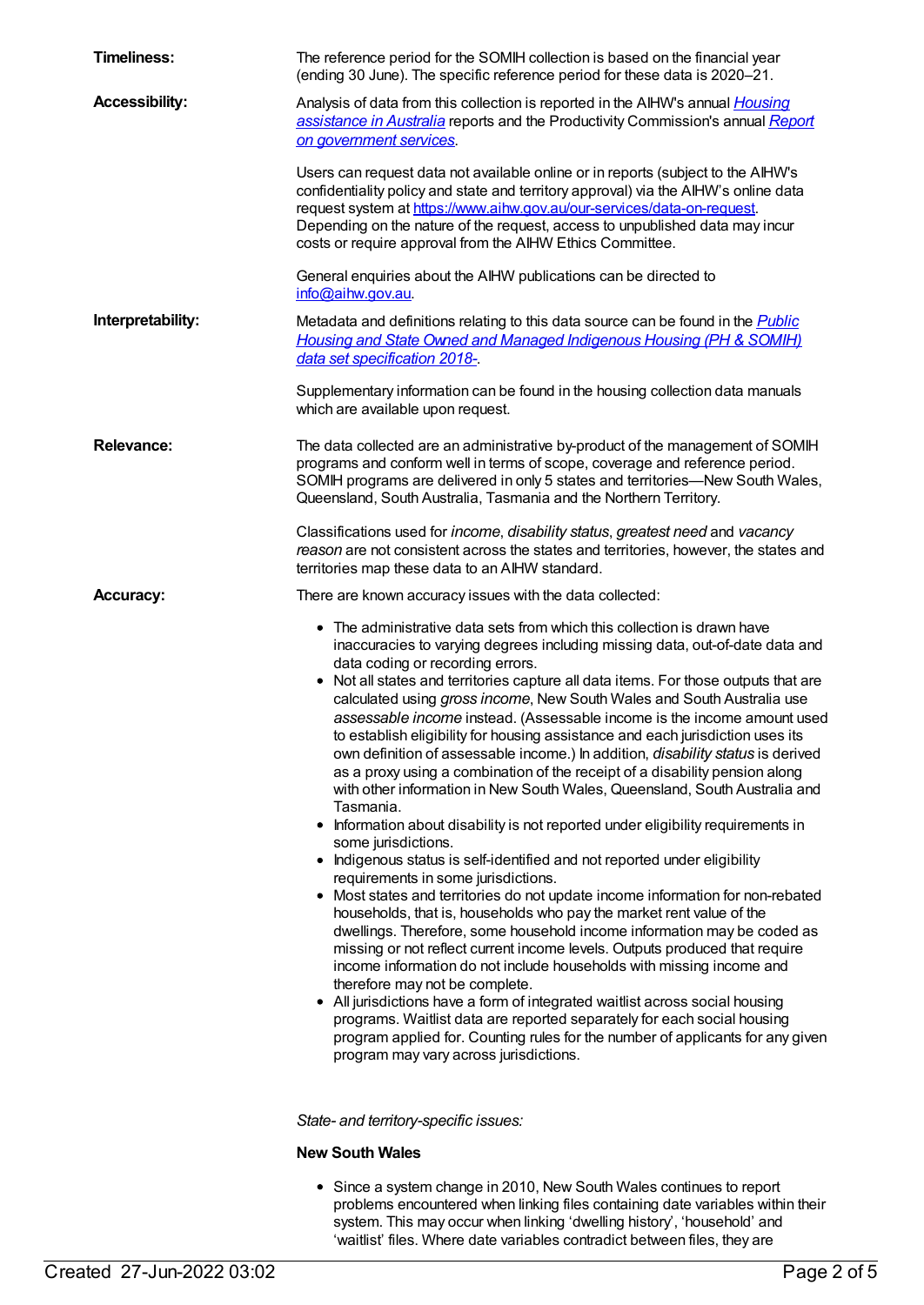recoded as missing.

• Income details are only updated for rebated households, that is, 69% of all households.

# **Queensland**

- Income details are only updated for rebated households, that is, 87% of all households.
- SOMIH households are assumed to be Indigenous households.
- Market rent is only current for occupied dwellings.
- There is one waiting list for social housing in Queensland. Applicants for the SOMIH program may also be reported in the community housing waitlist data. Applicants eligible for both the public housing (PH) and SOMIH programs are reported only in the SOMIH waitlist data.

## **South Australia**

- Income details are not updated for most non-rebated households.
- From April 2020, eligible applicants were registered for both the PH and SOMIH programs. These applicants are reported only in the SOMIH waitlist data.
- Housing SA did not supply the 'dwelling history' file for 2020–21, which includes the variables necessary for the calculation of turnaround time.

## **Tasmania**

Greatest need information is not collected for SOMIH applicants.

## **Northern Territory**

- Greatest need information is not collected for SOMIH applicants.
- Income is not an eligibility factor for SOMIH and therefore a large proportion of households elect not to provide income information. There are significant gaps in the collection of individual client income information.

**Coherence:** States and territories may publish their own analysis of SOMIH data which may vary in scope from this collection.

> Data for individual states and territories may not be comparable to previous years due to changes in systems and processes which have led to differences in the accuracy and completeness of the data over time. Differences between states and territories concerning incomplete or missing information, out-of-date information and coding errors can affect the coherence of the outputs.

Coherence over time has also been affected by changes in methodology:

- From 2018–19, remoteness area (RA) is determined using a concordance between 2018 postcodes and the Australian Bureau of Statistics (ABS) 2016 RA classification. For 2018–19, a concordance between 2017 postcodes and the 2016 RA classification was used. Previous years used a concordance between 2012 postcodes and the 2011 RA classification. Care is therefore required when comparing remoteness data across time.
- Measurements using low income cannot be directly compared with low income measures produced prior to 2009–10 due to a change in methodology. From 2009–10 onwards, low income cut-offs were obtained from the biennial ABS Survey of Income and Housing (SIH). From 2018–19, low income cut-offs are based on 2017–18 SIH results. Care is required when comparing low income measures over time.
- Measurements of overcrowding cannot be directly compared with figures produced prior to 2009–10 due to a change in methodology. Prior to 2009– 10, overcrowding was measured using a proxy standard of '2 or more bedrooms are required'. From 2009–10 onwards, overcrowding was measured using the Canadian National Occupancy Standard (CNOS) of '1 or more bedrooms are required'.
- Measurements of underutilisation cannot be directly compared with figures produced prior to 2011–12 due to changes in methodology. Prior to 2009– 10, underutilisation was measured using a proxy standard of '2 or more spare bedrooms'. From 2009–10 to 2010–11, underutilisation was measured using the CNOS of '1 or more spare bedrooms'. From 2011–12 onwards, underutilisation was measured using the revised CNOS of '2 or more spare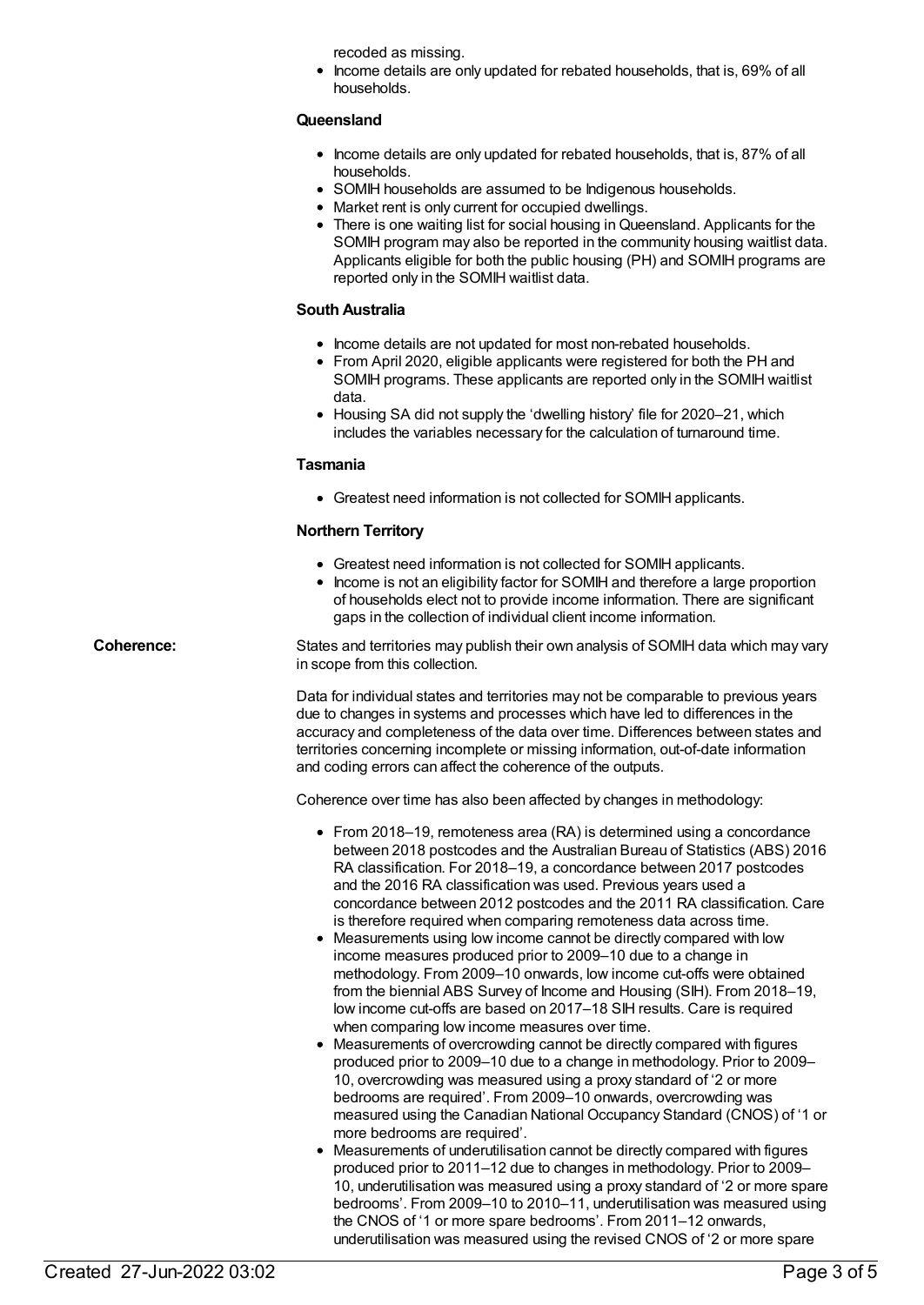bedrooms'.

State and TerritoryGovernment housing authorities' bedroom entitlement policies may differ from the CNOS which is used in dwelling utilisation calculations.

#### *State- and territory-specific issues:* **New South Wales**

- From 2011–12, previous rent charged is not a mandatory field to be provided by new tenants in their application for housing assistance. As a result, the number of new allocations to households in greatest need is underestimated due to the exclusion of households with very high rental housing costs.
- A new maintenance system was introduced during 2016–17. The transition and implementation timing meant there were significant data gaps in the 'dwelling history' file. Therefore, New South Wales did not supply the 2016– 17 'dwelling history' file which includes the variables necessary for the calculation of turnaround time.
- The 2016–17 waitlist data excluded suspended applicants, therefore data may not be comparable to previous years.
- In 2017–18, dwellings identified for disposal and dwellings leased to a community organisation were reported for the first time. Person information is not available for these dwellings.

## **Queensland**

- There was a major system change in 2019–20. This affected the following: Migration issues meant Queensland were unable to report household income for some households.
	- Changes to the categorisation of vacancy reason.
	- $\circ$  Identifiers (for example, dwelling and household ID) are not consistent with previous years meaning descriptors related to sustaining a tenancy for 12 months or more could not be calculated.
	- The methodology for differentiating between PH and SOMIH applications changed.
	- The methodology for collecting greatest need information changed.

# **South Australia**

- Since 2012–13, Housing SA has been unable to provide the 'dwelling history' file which includes the variables necessary for the calculation of turnaround time.
- In April 2020, Housing SA implemented a new data collection system. A number of data migration errors and coding changes in the new system led to reporting errors or an inability to provide items in 2019–20. In particular:
	- Dwelling and tenancy details were unable to be provided for some SOMIH dwellings.
	- o Income unit identifier was not provided.
	- Greatest need is likely to be an undercount due to a data migration error.
	- South Australia can no longer distinguish between greatest need reasons. For greatest need households, greatest need reason is reported as homeless (code 1).

However, data cleansing before migration to the new system resulted in better data quality and less missing information regarding bedroom and/or required bedroom details.

#### **Tasmania**

- Housing Tasmania implemented a new Housing Management System (HMS) in November 2016. There was a gap in the data collection from 2016–17 when income details and wait times were not available for applicants who registered prior to October 2016. This is improving over time.
- In previous years, waitlist data included transfer applicants who were not on the housing register. From 2017–18 this is no longer the case but caution should be taken when comparing waitlist data to previous years.
- In 2018–19, relationship status for household members was not consistently recorded resulting in a number of unknown values for overcrowding and